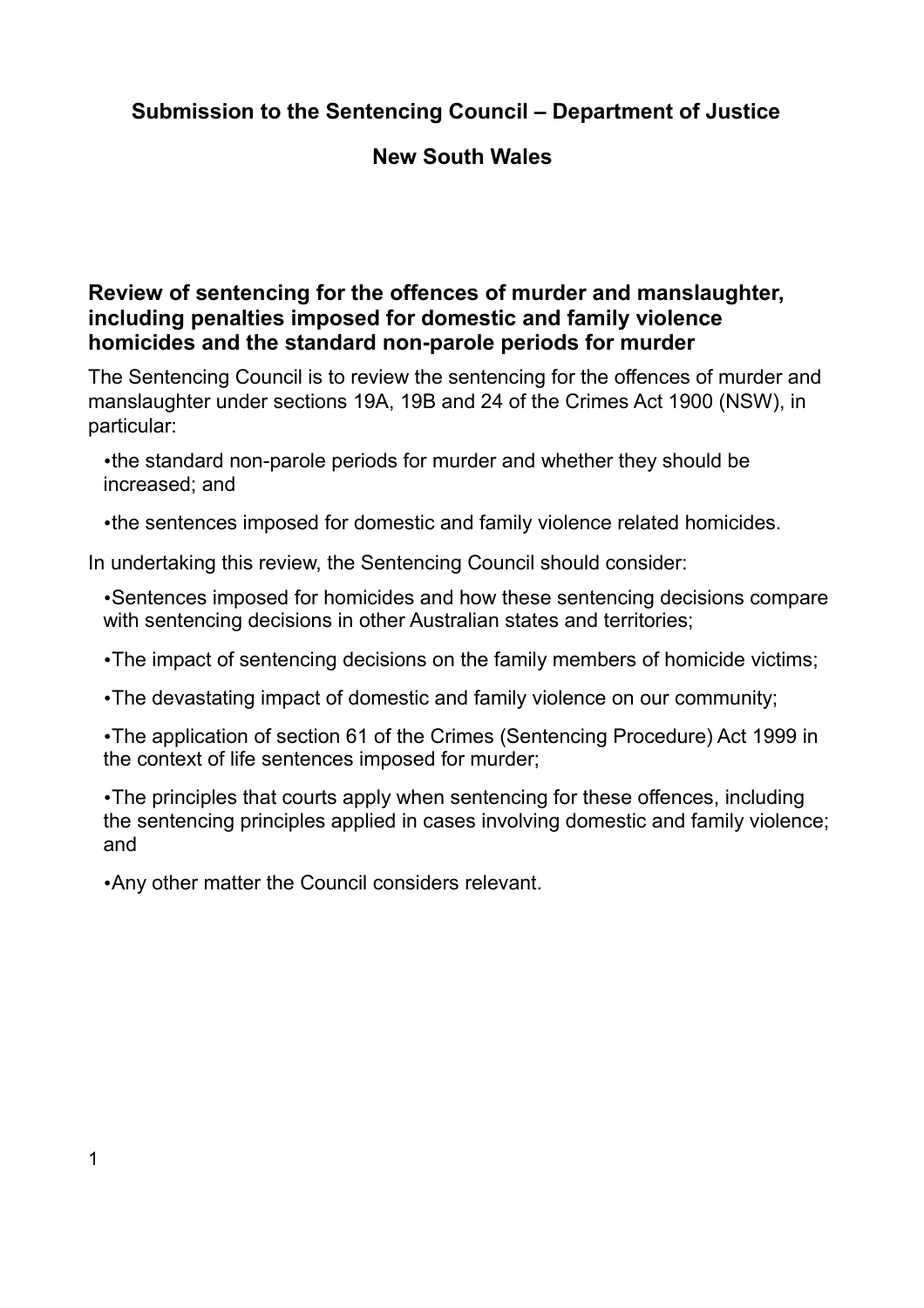By way of introduction and background, I was an employee with Corrective Services New South Wales (CSNSW) for 30 years, commencing as a Probationary Prison Officer in 1984 and completed my career at the rank of Superintendent in 2014. I appeared on numerous occasions as a subject expert witness at Judicial hearings (District & Supreme Courts), Administrative Appeals Tribunal & Coronial Inquests for CSNSW, in relation to the classification and protective custody of inmates and removal of hanging points within prison and court cells. Received a Commissioner's Commendation for significant work and dedication given to CSNSW. Received a Deputy Commissioner's Commendation for loyal and dedicated service and outstanding contribution to Offender Management & Operations Branch – CSNSW.

I have trained hundreds of both custodial and non custodial staff in the specialised area of inmate classification and placement of inmates throughout NSW. I was responsible for the classification of thousands of inmates throughout the NSW Correctional system during my career, also being an active member of the Serious Offenders Review Council and its subcommittees and delegate of the Deputy Commissioner on the Board of Management – Death in Custody Committee and other numerous high level steering committees.

I provided numerous information sessions to both internal groups and external agencies (both law enforcement agencies and NGO's), as well as overseas correctional law enforcement delegations about the inmate classification system, protective custody and policies & procedures within CSNSW.

### **The standard non-parole periods for murder and whether they should be increased:**

During part of my professional career within CSNSW, both as a Deputy Superintendent of Inmate Classification and Assistant Director of Inmate Placement & Classification, I was responsible for the classification of numerous inmates that had been convicted of murder and manslaughter. This involved assigning the inmate an initial classification rating when first sentenced and during the course of the inmates incarceration as a member of the Serious Offenders Review Council (SORC) and reviewing and recommending the regression and progression of a convicted murderers within the correctional system.

From a perspective of initially when an offender is convicted of murder and commences his/her custodial sentence within the correctional system, the inmate requires a detailed case management plan to be developed in order to manage this offender that is incarcerated for the next 15, 20, 30 or 40 years of their life or even for the rest of their natural life if sentenced to a term of Life imprisonment.

As a rule, it was extremely important to have access to the 'Judges Sentencing Remarks' (JSR) when assigning a classification rating and developing a case plan for the offender. The SORC have set guidelines when an offender who is classed as a Serious Offender and is convicted of murder, is able to progress through the NSW correctional classification system in line with detailed policy and procedures that are under pinned by legislation.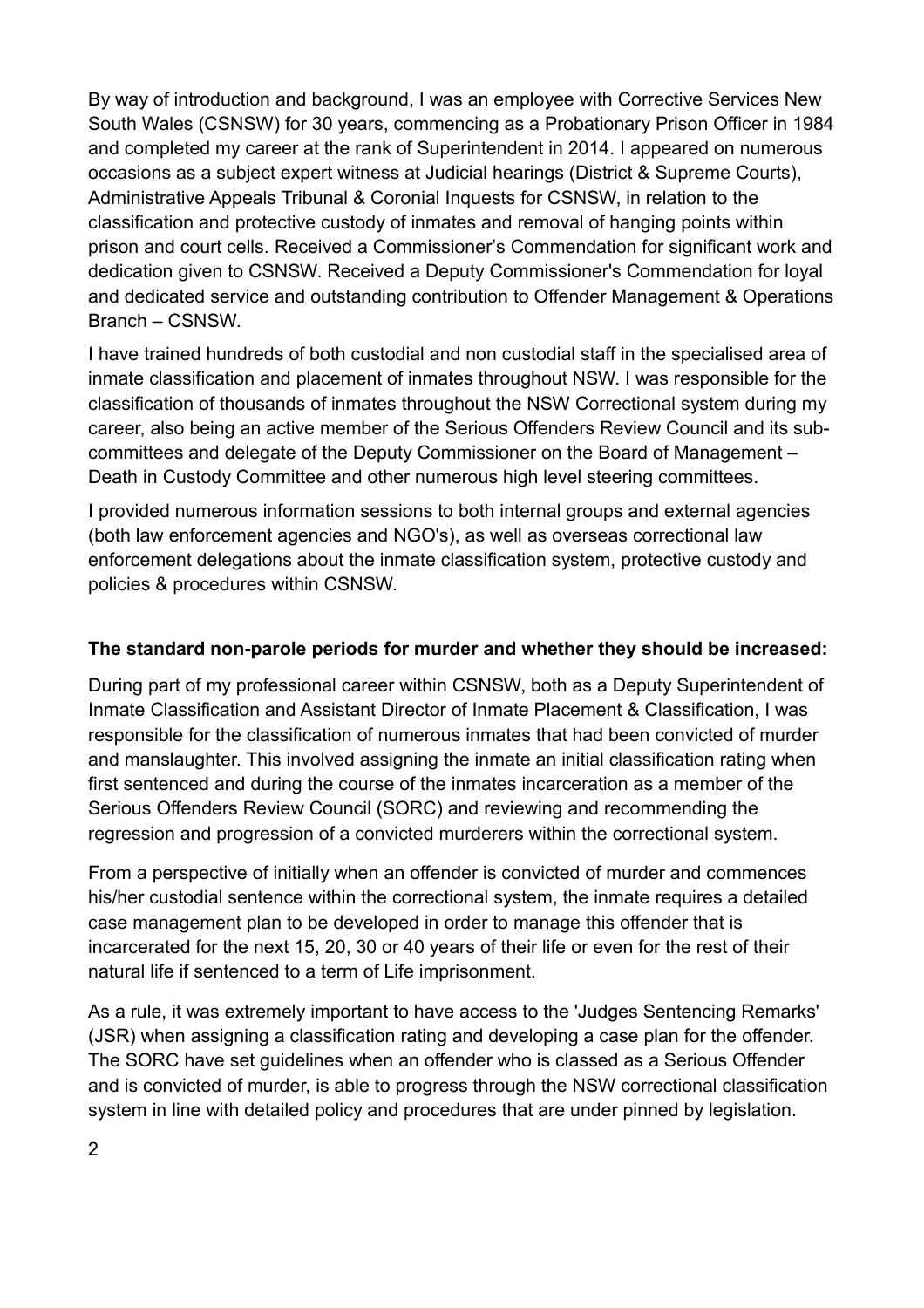However, a number of concerns arise and disputes take place when a Serious Offender that is convicted of murder can be considered for release back into the community under parole supervision and invariably raises media attention, political interest and concerns by the victims family and community in general.

On too many instances, the sentence imposed for murder does not reflect community expectation and allows advocates to demand for longer sentences to be imposed by the courts for the offence of murder.

I have classified offenders that have been convicted of multiple murders and those convicted of one murder. Individual circumstances are taken into consideration by the sentencing Judge as to the relevant facts involved in the case, re: plea of guilty, has the body been found, medical and psychiatric reports, showing remorse, etc.

When dealing with offenders that have been convicted and sentenced for the offence of murder, requires detailed information to be recorded within the JSR, that ultimately assists corrections staff and the parole authority to ensure that every risk factor has been taken into consideration before allowing the offender to progress to a minimum security classification and engage in external leave programs and to eventually be considered for release on parole supervision with specific conditions to comply with.

I was responsible for contributing to the progression of serious offenders during my role within the Inmate Classification Branch, by providing a submission that would allow serious offenders to be staged and progress to various security & classification levels at different time frames of their non-parole period.

This staged progression allowed the careful and structured management of the offender in custody and also provided a clear pathway for the inmate to follow and be able to achieve during their custodial sentence.

On to many occasions, the release of a murderer from custody upon serving their nonparole period and/or when into their additional term, has created significant heartache for the victims family and public outrage, along with a media frenzy. Recent events such as the future release of triple murderer 'Berwyn Rees' (27 Years NPP) or child murderer 'Michael Guider' (12 years NPP), highlights these very concerns and can never by understood and accepted by the community and that of the victims families.

#### **Consideration:**

Should there be categories established for the offence of murder that allow for specific non-parole periods, subject to individual circumstances of the offender and factors involving the offence. Currently there are specific guidelines contained within Section 18(1)a *Crimes Act 1900* (NSW) that provide established non parole periods for the offence of murder.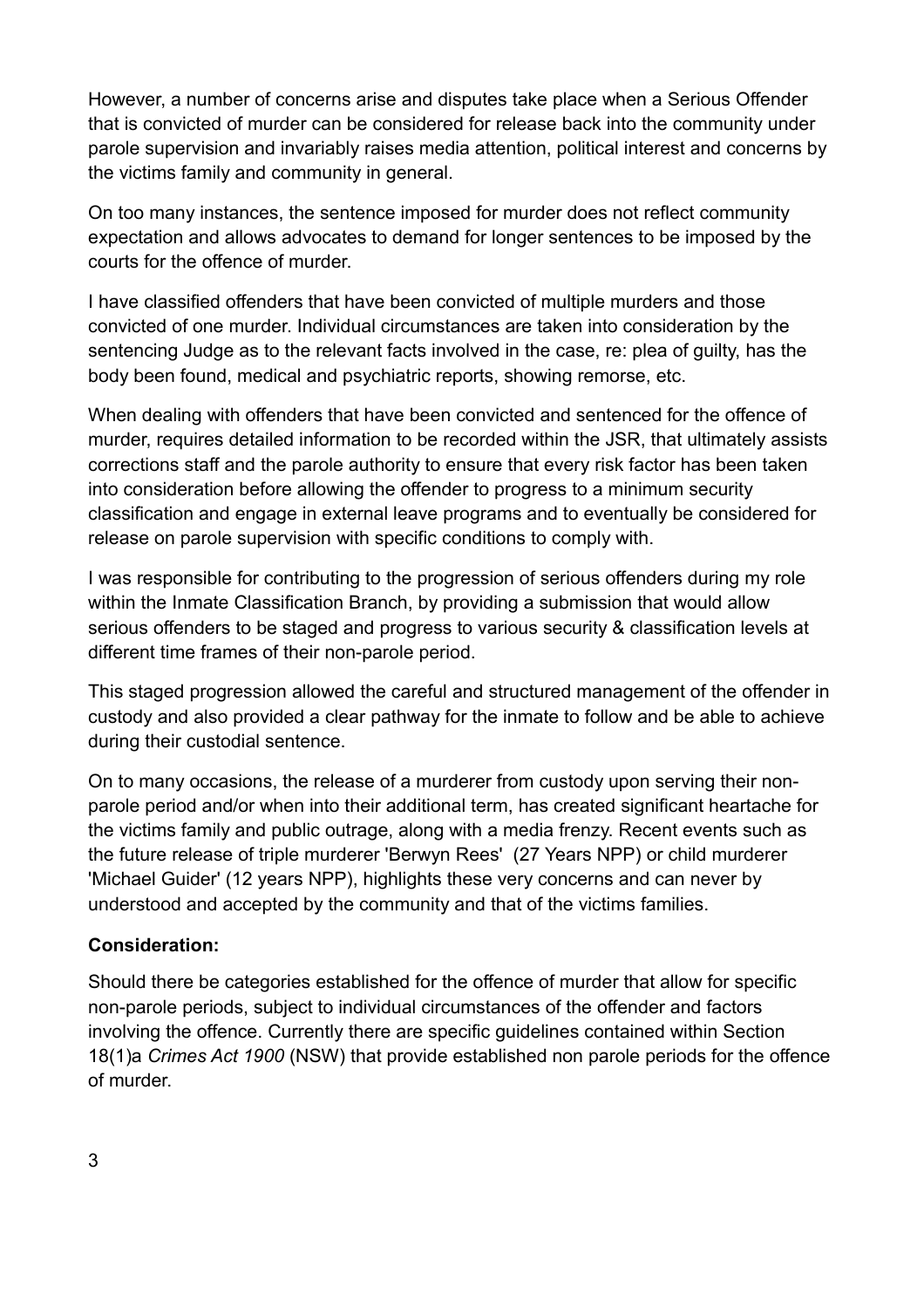Rather then having specific non-parole periods, there should be in legislation the ability to scale a non-parole period from 20 to 50 years, with the option to impose a Life parole period and further options of imposing a sliding 10 to 20 year parole period.

The JSR should clearly indicate by the Sentencing Judge at the time, the prospects, if any, of rehabilitation and release and reintegration back into the community. The old term of *'recommended never to be released'* which currently still applies to a number of offenders that are in custody in New South Wales and were incorporated within a JSR /Judges Comments and recorded on the warrant of commitment, should be replaced in the future with *'subject to compliance of correctional and parole authorities'*.

To sentence an offender for the offence of Murder and remove that offender from society for a significant period of time, sometimes involving 15, 20 or 30 years and then expect that the offender can return back to society fully rehabilitated, places a significant amount of responsibility and expectation on CSNSW. CSNSW is often criticised for the management of long term serious offenders and are presented with obstacles when attempting to progress these types of offenders into pre-external leave programs, prior to release from custody.

Yet, when the offender has engaged in specific aspects of their case management plan, addressed their offending behaviour via targeted therapeutic programmes and achieved participation in the pre-external leave programs, they are still challenged by the legal process and associated external pressures outside of the correctional system.

I fully support that an offender who is convicted of murder, should be very closely monitored whilst in custody to ensure that they are complying with detailed requirements involving employment, engage in targeted offending programs and to be of good behaviour and conduct, during their incarceration. There should be zero-tolerance in any adverse or negative behaviour displayed by the offender whilst in custody. At the same time, if the offender has fulfilled all of his/her obligations as set down by the Courts and Corrective Services, then support should be given to allow reintegration back into the community.

*"Ultimately, it is the sentencing Judge that determines what the non-parole period of offender convicted of murder is and any backlash as to why is the offender now being released back into the community, should be really redirected to the original sentencing judge and comments recorded within their judgement"*

#### **Two Tier Sentencing Structure for Murder:**

Establishing of Categories of Murder and a two tier sentencing structure, such as;

Categories and scale of seriousness:

| <b>Murder Category One</b> | $\overline{\phantom{a}}$ | Life Sentence (with no possibility of release, |
|----------------------------|--------------------------|------------------------------------------------|
|                            |                          | term of whole natural life)                    |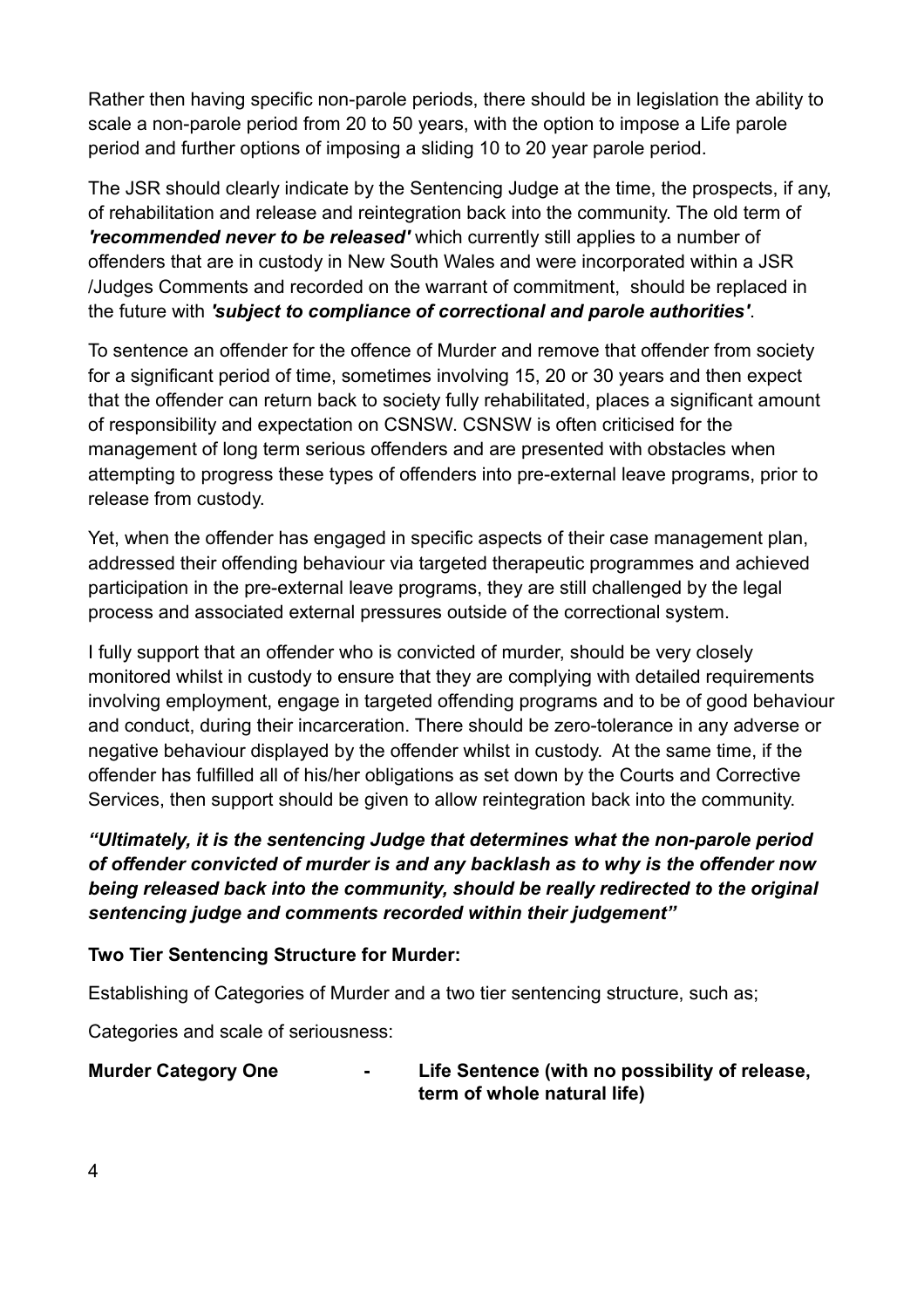Aggravating circumstances that would apply to this category (examples only);

- The murder occurred whilst the commissioning of a number of violent crimes, such as, sexual assault, robbery, arson, assassination, kidnapping;
- The murder involved torture, cruelty or was particularly violent;
- The murder involved terrorist acts and the use of bombs, vehicles, weapons of destruction;
- The murder involved criminal gangs, multiple victims;
- The murder victim was a **law enforcement officer** performing his/her duties;
- The victim was a Judge/Prosecutor/Judicial Officer, Witness or Juror that was murdered to prevent the performance of their duties, and;
- The offender had a previous conviction for murder or a serious violent offence.

### **Murder Category Two - 20 to 50 year non-parole period with a Life sentence parole period or a sliding 10 to 20 year parole period.**

• An offence of murder that does not fall within Murder Category One.

### **Examples:**

1. The situation of a first time young adult offender between the ages of 18 to 25 that is convicted of a murder as opposed to an offender who is over the age of 60 with the same category offence.

Factors such as likelihood of the offender being released to the community after serving 20 to 50 year non-parole period and will be in the age bracket of 45 to 50.

2. The offender who is 60 years of age and over and has served 20 to 50 year nonparole period and being released to the community in the age bracket of 80 and over.

These two examples can vary significantly and one can take on the view that when a young adult offender serves a significant period in custody for murder and is still able to be released back into the community at a reasonable adult age, may successfully be able to return as a law abiding citizen and hopefully never re-offend and return to custody.

As opposed to an elderly offender who may well be in his late 60's, 70's or 80's and has already served a significant period in custody, what risk would this offender now pose to the community in this age bracket ?

Reference is made to an article featured in the *Sunday times Website – 'How jail time is determined in South Africa' – dated 6 June 2018 by Law for All;*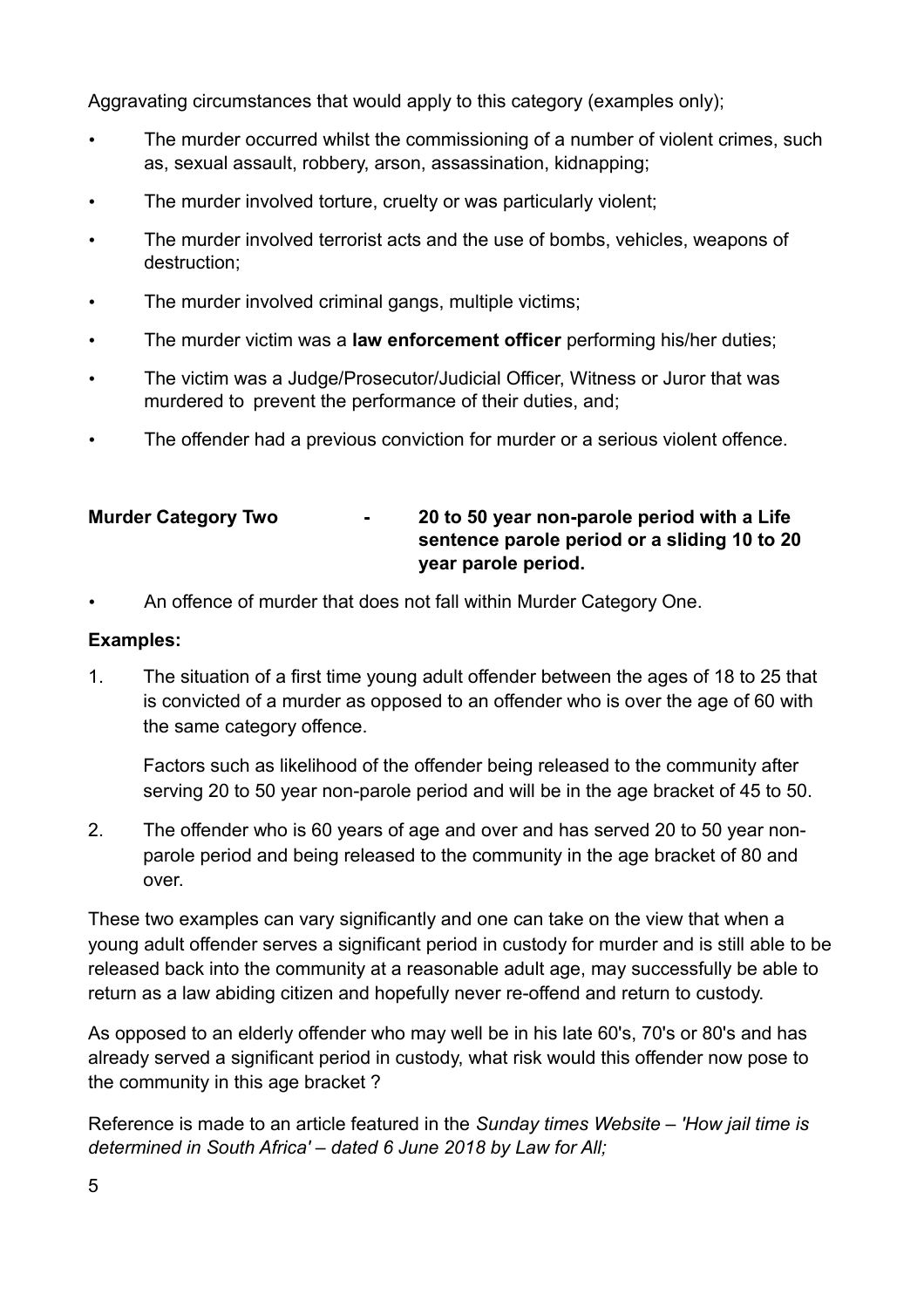*"While it isn't an easy task to determine the appropriate punishment' there are three principles that the courts use to guide them in determining the correct sentence" says Nagtegaal. These principles are collectively known as the "Triad of Zinn": the gravity of the offence' the circumstances of the offender' and public interest.*

Reference is made to a publication by NSW Bureau of Crime Statistics and Research – Sentencing snapshot: Homicide and related offences – issue paper no.76 February 2012;

*The average age of an adult offender convicted of homicide in NSW during the years 2009 to 2010 was 35 years. Of these, 84.1 per cent were male, and 59.5 per cent had no prior convictions in the previous five years. The most common penalty imposed on homicide offenders was a full-time prison sentence. Among those that received prison sentences, the average minimum term was just over 8.5 years and the average aggregate sentence*  was 11.8 years. Of those who committed a murder, 100 percent received a prison *sentence, with an average minimum term of 20 years and an average aggregate sentence of 25 years.* 

When an offender is sentenced to a term of imprisonment for murder, Corrective Services NSW is responsible for the housing, management, care and rehabilitation of that offender for a significant set period of time as determined by the courts. In conjunction with the State Parole authority, these two state sanctioned authorities have a significant responsibility and role to play, in order to ensure that the offender is not only detained in a safe and humane manner and environment, not posing a risk to other inmates, not posing a risk to correctional staff, not posing a risk to the correctional centre and not posing a risk to the community, but must also ensure that the offender is suitable to be released back into the community under some type of supervision for a determined period as set down by the sentencing Judge.

So to just expect that a Judge sentences an offender to a 25 year non-parole period for the offence of murder and then expectations that the offender will return to society rehabilitated and as law abiding citizen, does not always eventuate as intended.

A convicted murderer in custody does not necessarily have to engage in a violent offender program if the victim was a spouse.

A convicted murderer will need to engage in a specific violent offender therapeutic program, where the offence involved significant violence, such as (robbery with a weapon, or physical violence by the offender), such as in the case of an armed robbery or robbery of a person/s, business or organisation, etc.

*Section 61 Crimes (Sentencing Procedure) Act 1999 creates mandatory life sentences for certain offences if the prosecution can establish certain requirements.*

*This means, the court is required to give a life sentence if an offender commits murder or a serious heroin or cocaine trafficking offence in NSW, only if the prosecution can prove beyond reasonable doubt as to each of the following requirements:*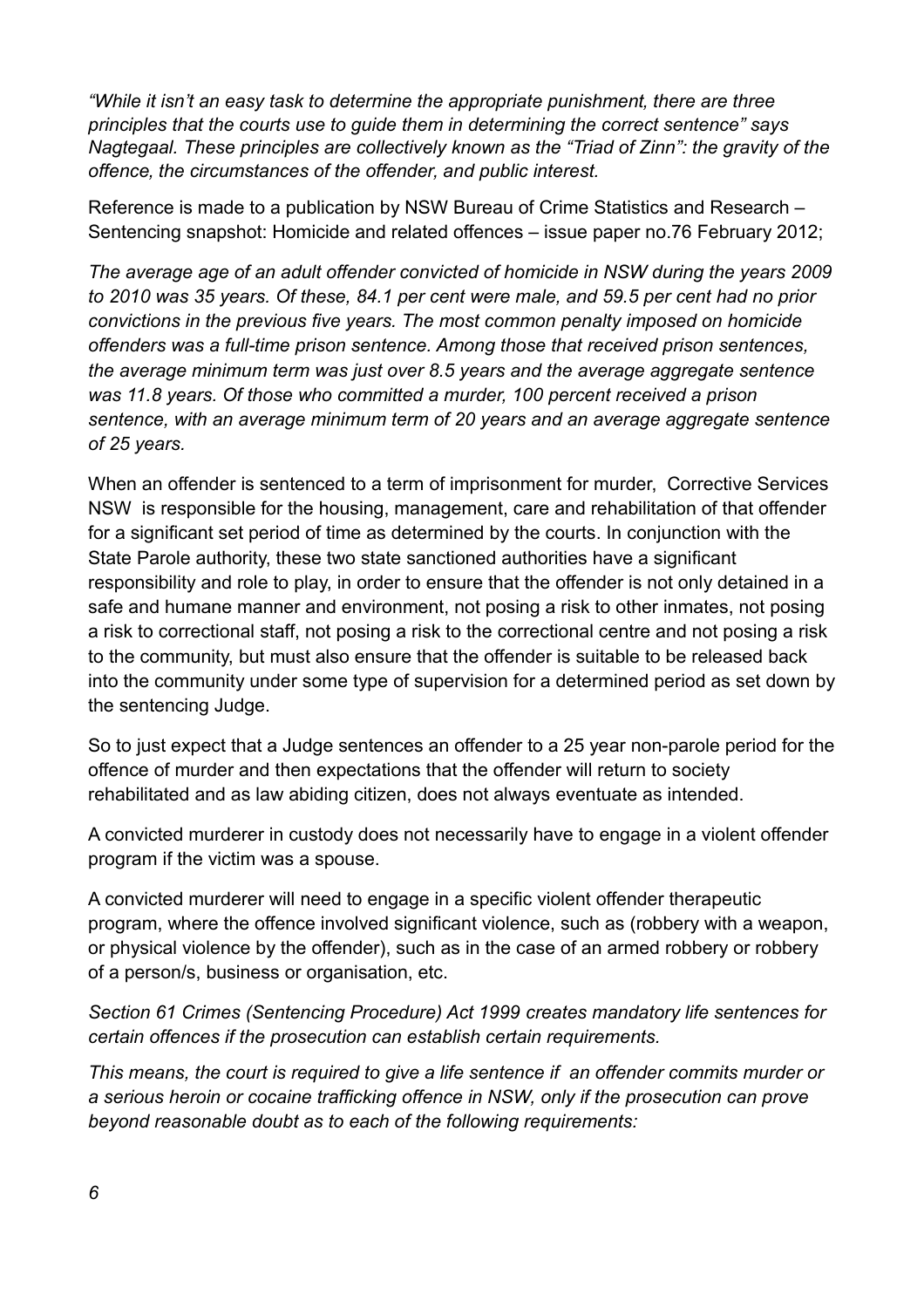*In the case of murder:*

- *There was an extreme level of culpability (criminality by the offender), and*
- *The community interest in retribution, punishment, community protection and deterrence can only be met through imposing a life sentence.*

*Life imprisonment was introduced in NSW in 1990. Since then, 16 people in NSW have received life sentences, out of which, 3 have died in custody. These figures are much higher than in any other state in Australia.*

*Generally, a two-step process is involved when considering the necessity for a term of life imprisonment.*

*First, the court must find that the facts of the case and the offender's actions were so severe that a life sentence ought to be considered.*

*If the crime attracts such a consideration, the court must then decide whether there were any circumstances, personal or other, that may deter the court away from such a heavy penalty (of life).*

*For example, where the court does not believe that there is a need to protect the community from this individual, and where there is another more appropriate type of punishment available.*

*In other cases, the individual facts of the crime may be so appalling that the need to sentence a person to prison for the remainder of his/her life overcomes any possible prospects of rehabilitation that person had. (Reference Source: The Law on Mandatory Life Sentences in NSW – By Criminal Defence Lawyers Australia – 6/5/2018)*

Reference is made to: Judicial Commission of NSW – Sentenced Homicides in NSW 1994-2001;

*Regardless of what changes do occur to sentencing levels, the sentencing task and the accompanying reasons for sentence will have to be approached with particular care and diligence, so as to address all mitigating and aggravating features as defined by the new Act 428 in justification of the sentence.* 

*Whether the new legislation does create a major change in murder sentencing patterns remains to be seen, and the Crimes (Sentencing Procedure) Amendment (Standard Minimum Sentencing) Act 2002 calls for the creation of a Sentencing Council to monitor and report on sentencing trends and practices under the new legislation. Homicide sentencing will no doubt attract the attention of this body and other independent researchers in the years ahead.*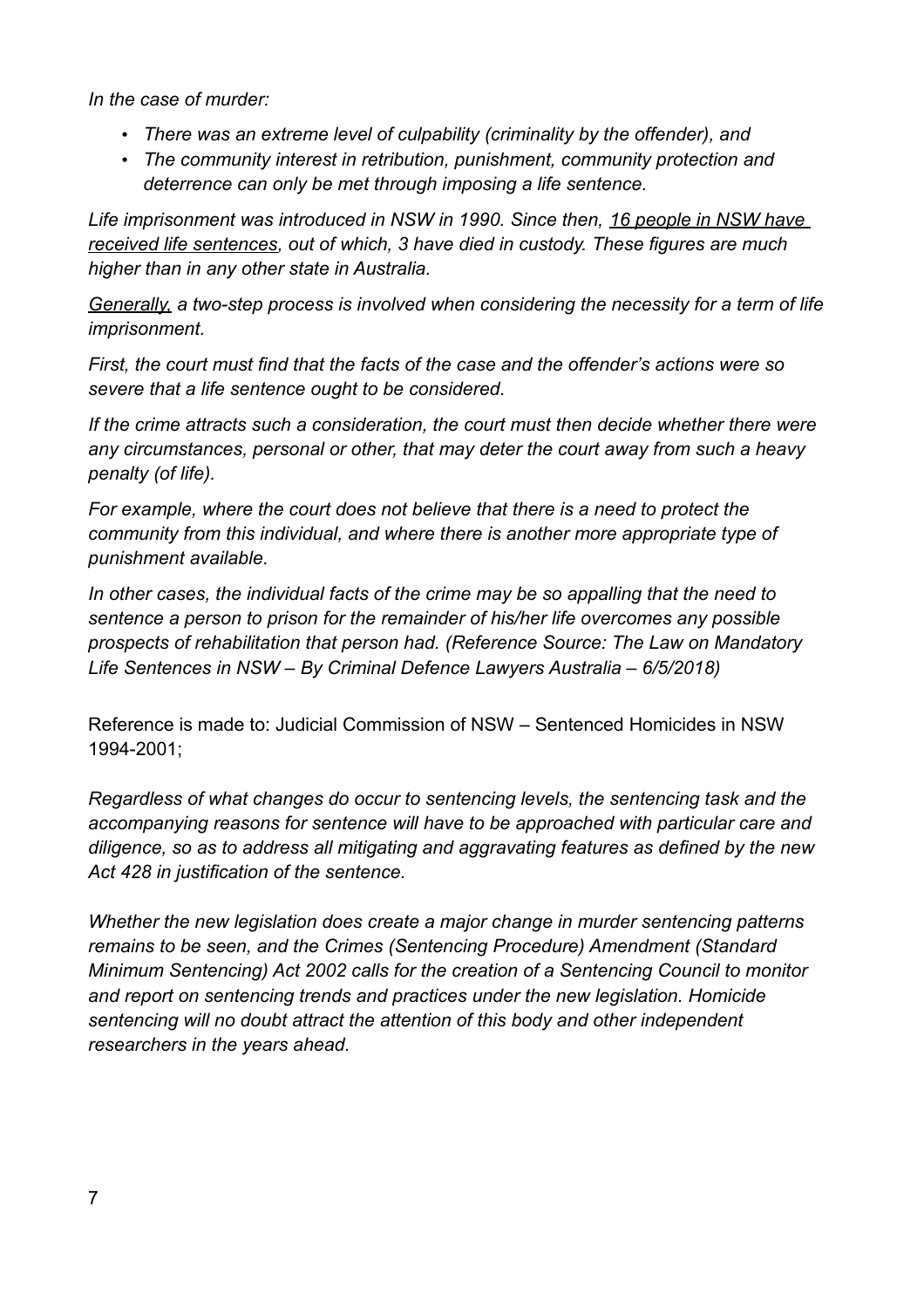### **Victims Impact and importance on the sentence length imposed for murder:**

If considering an increase in the standard non-parole period of murder, I provide the following example of an actual case involving an offender committing separate murders and serving two separate sentences. Not identifying the offender by name, Offender X had been convicted of a murder and served a relatively short non-parole period and then being released on parole.

Then the unimaginable occurred again, Offender X whilst now living in the community, attempting an armed robbery at a service station, murders an overseas student, that was working part time at the service station. Offender X receives a non-parole period again for the conviction of murder, this is now his second murder conviction.

With no family in Sydney (NSW) to speak and raise their anguish and heartache on the victims behalf, no media to detail and report Offender X's shocking criminal history and now being convicted for a second time for the offence of murder and again only given a specific non-parole period.

The victims family in this case does not have any bearing and unfortunately the courts have allowed the opportunity for Offender X to be released again into the community at some point, after committing two separate murders of innocent people.

This is totally unacceptable and there needs to be some form of accountability and mechanism that will not allow this scenario to occur ever again. The victims family, regardless if they voice their concerns or not and regardless if they reside in NSW, Interstate or Overseas, need to be represented in a more robust and responsible format by the Judiciary (Prosecution and Judge).

#### **Summary:**

As I have outlined within this submission, I would strongly support that the standard nonparole period for murder be increased. However, there needs to be a greater emphasis on the structure of the sentence being imposed for the offence of murder. As we are fully aware, years pass and at some stage the offender that has served 12, 15, 20 or 30 years becomes eligible for release on parole.

By introducing a sliding scale for the 'Category Two Murder' offence, this will enable the Sentencing Judge and Judicial system the opportunity to establish a sentence that clearly reflects the seriousness of the offence and the impact that it has had on the victims family and the community.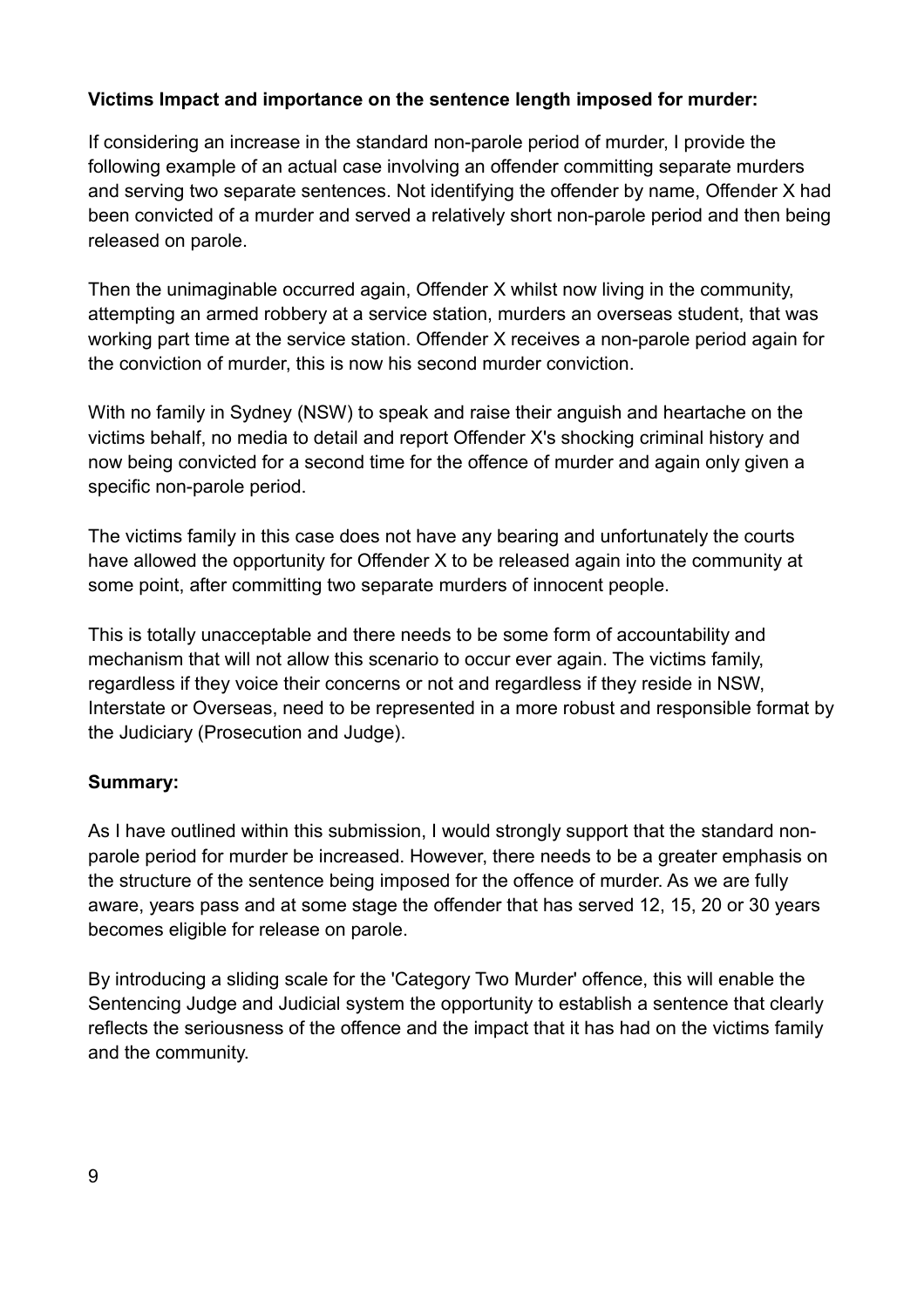However, just as it is important to reflect on the impact of the victims family and the concerns of the community when this offence has occurred, it is also important to consider that the offender at some stage will be released from custody, due to the sentence imposed by the Judge.

It is crucial that both the keeper of the offender (CSNSW) and the SPA are actively engaging in a pro-active and on-going management plan for the whole of sentence of the offender.

By increasing the non-parole period for the offence of murder, does in fact require a more whole of sentence approach and planning. We tend to lose site of the purpose and intention of *Section 3A (d) Crimes (Sentencing Procedure) Act 1999, which is;*

### *(d) To promote the rehabilitation of the offender*

It would be of immense benefit to the authorities (CSNSW and SPA) that are managing the offender for a significant period of both incarceration and community supervision, that the Sentencing Judge specifies set milestone dates that the offender must have achieved and complied with, this will ensure that the rehabilitation aspects are achieved. This will require a collaborative approach involving the Judiciary, CSNSW and SPA.

If there is to be a greater emphasis to ensure that an offender serving a sentence for murder is being held accountable for their actions, recognising the harm done to the victims of the crime and the community and deterring others from committing the same offence, then collectively there needs to be a number of changes beginning with the sentencing structure and requirements.

### **Recommendations:**

- **1. That consideration be given in establishing a two tier structure of sentencing for the conviction of Murder as described and outlined within this submission. A review by the Sentencing Council and Judiciary should be undertaken to explore the introduction of a sliding sentence for the Category Two Murder conviction (20 year minimum – 50 year maximum) and expanding the context of imposing a Life Sentence as described in Category One Murder conviction.**
- **2. That a significant amount of consideration should be made at the sentencing of an offender and included in the 'Judges Sentencing Remarks' to ensure that it is very clear, concise and documented by the sentencing Judge at the time, that there is an expectation that the offender will be released from custody under some form of parole supervision if not sentenced to a Life Sentence. That the term '***subject to compliance of correctional and parole authorities'*, **be incorporated within the 'Judges Sentencing Remarks' and endorsed on the warrant of commitment under 'special comments'.**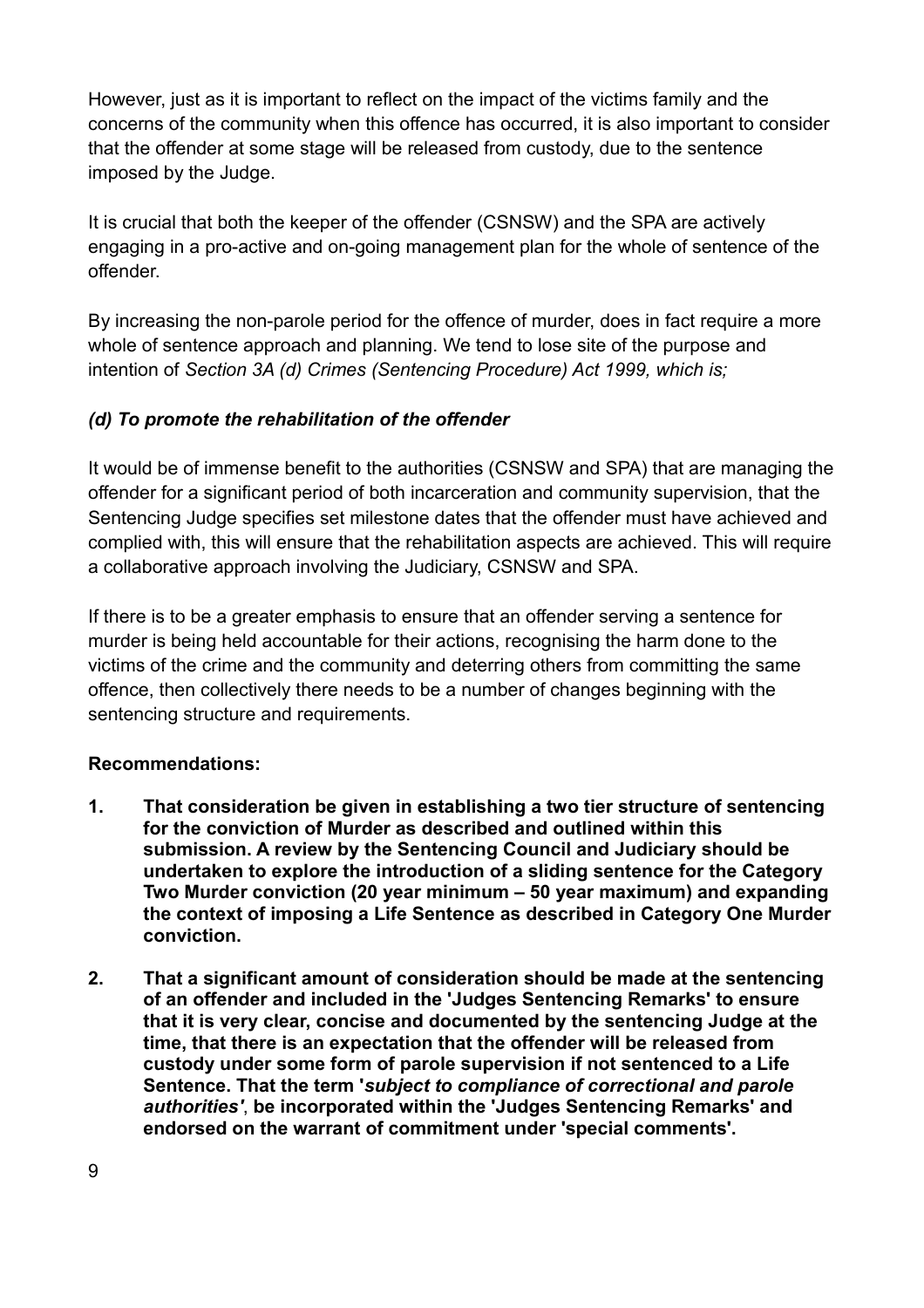- **3. That both Corrective Services NSW and State Parole Authority will in the first initial three (3) month period of the offenders custodial sentence, develop a sentence pathway and case management plan for the offender that will take into consideration the Sentencing Judges comments and ensure that victims and community expectations have been taken into consideration when considering the progression of the offender within the prison classification system and eventual release of the offender under parole consideration.**
- **4. That the State Parole Authority have an active and continuous role, involvement and responsibility in the sentencing pathway and case management plan of an offender convicted for murder in the beginning of the offenders custodial sentence and not only when the offender is nearing his/her non-parole period and seeking parole consideration. This early involvement will ensure that consistency is in place and that there is an ongoing contribution and holistic approach of the offenders custodial sentence from beginning, during and completion of the non-parole period.**
- **5. That when the sentence of an offender for murder is delivered by the Sentencing Judge, it should be clearly identified that if the offender has complied with all the requirements of the sentencing pathway and case management plan developed by Corrective Services and the State Parole Authority, that the granting of parole will be given all consideration, and any concerns expressed and raised by the victims family and community concerns will be a major contributing factor when considering release or refusal of parole.**
- **6. That the Sentencing Council should ensure that there are very specific comments and details within the Judges Sentencing Remarks at the time of sentencing of an offender for murder. This will contribute immensely in the long term when the offender is nearing the completion of their non-parole period and is seeking release on parole. The victims family and the community are to be better informed of the procedure and process of when considering parole and although may not accept or express concerns that the offender should be released at that specific point, will allow them to be better informed and aware that the offender has had to comply with requirements of the sentencing pathway and case management plan that was set in place through-out the offenders custodial sentence.**
- **7. That when a victims family is located outside of NSW, in another State or Territory of Australia or Overseas, there needs to be some form of accountability and mechanism that will direct the Sentencing Judge to consider the impact of the victims family, although not made available due to circumstances that are unavoidable. The victims family, regardless if they voice their concerns or not and regardless if they reside in NSW, Interstate or Overseas, need to be represented in a more robust, responsible and documented format at the time of sentencing of an offender for murder.**